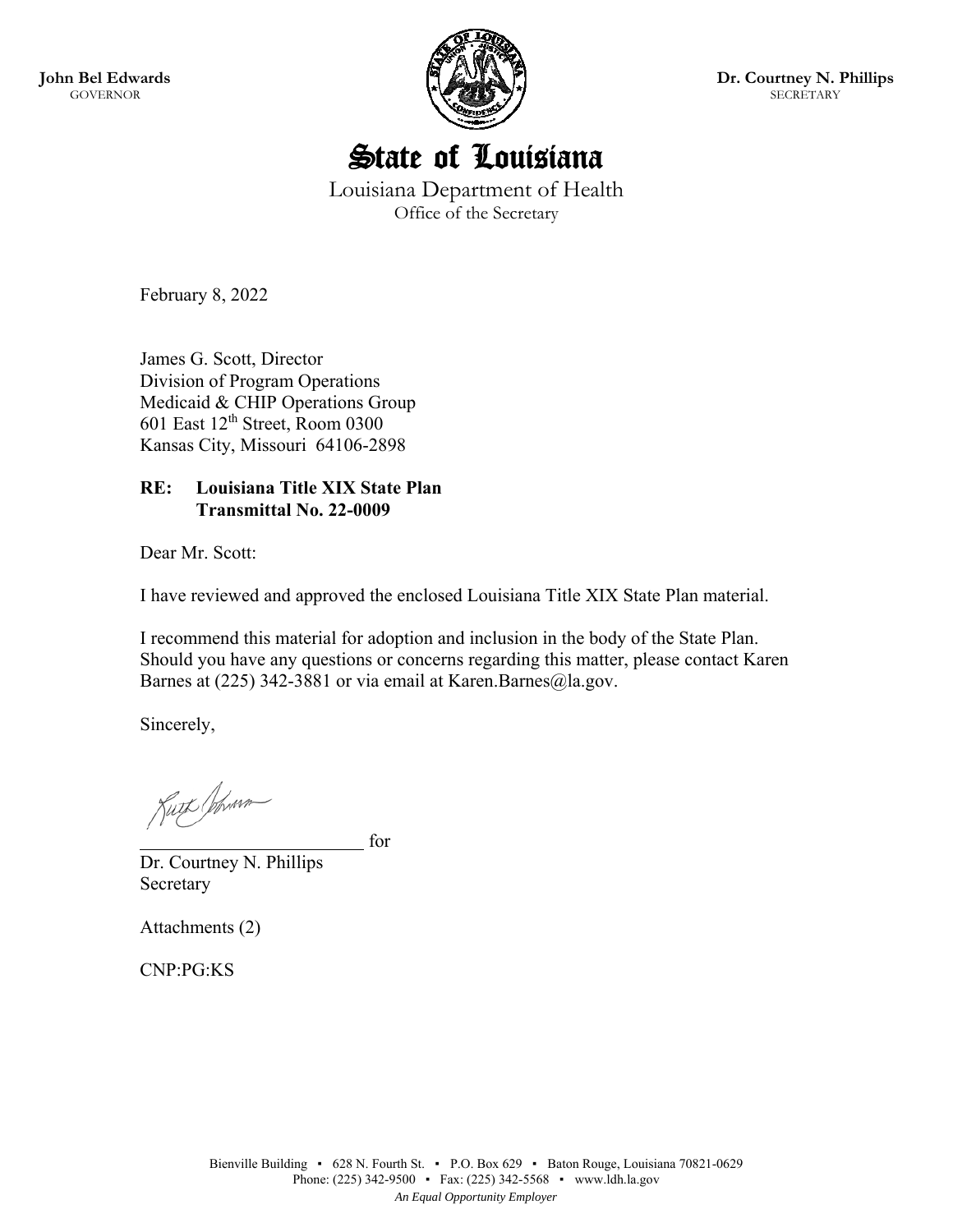| DEPARTMENT OF HEALTH AND HUMAN SERVICES<br>CENTERS FOR MEDICARE & MEDICAID SERVICES                                                                                                                                                                |                                                                                                             | FORM APPROVED<br>OMB No. 0938-0193 |  |  |
|----------------------------------------------------------------------------------------------------------------------------------------------------------------------------------------------------------------------------------------------------|-------------------------------------------------------------------------------------------------------------|------------------------------------|--|--|
| <b>TRANSMITTAL AND NOTICE OF APPROVAL OF</b><br><b>STATE PLAN MATERIAL</b>                                                                                                                                                                         | 1. TRANSMITTAL NUMBER<br>22-0009                                                                            | 2. STATE<br>LA                     |  |  |
| <b>FOR: CENTERS FOR MEDICARE &amp; MEDICAID SERVICES</b>                                                                                                                                                                                           | 3. PROGRAM IDENTIFICATION: TITLE XIX OF THE SOCIAL<br><b>SECURITY ACT</b>                                   |                                    |  |  |
| TO: CENTER DIRECTOR                                                                                                                                                                                                                                | 4. PROPOSED EFFECTIVE DATE                                                                                  |                                    |  |  |
| CENTERS FOR MEDICAID & CHIP SERVICES<br>DEPARTMENT OF HEALTH AND HUMAN SERVICES                                                                                                                                                                    | <b>April 1, 2022</b>                                                                                        |                                    |  |  |
| 5. FEDERAL STATUTE/REGULATION CITATION                                                                                                                                                                                                             | 6. FEDERAL BUDGET IMPACT (Amounts in WHOLE dollars)<br>a. FFY 2022 \$ 2,965,851<br>b. FFY 2023 \$ 7,858,852 |                                    |  |  |
| Section 1902(e)(16) of the Social Security Act                                                                                                                                                                                                     |                                                                                                             |                                    |  |  |
| 7. PAGE NUMBER OF THE PLAN SECTION OR ATTACHMENT                                                                                                                                                                                                   | 8. PAGE NUMBER OF THE SUPERSEDED PLAN SECTION                                                               |                                    |  |  |
| <b>None (New Page)</b>                                                                                                                                                                                                                             | OR ATTACHMENT (If Applicable)<br><b>None (New Page)</b>                                                     |                                    |  |  |
| 9. SUBJECT OF AMENDMENT<br>The purpose of this SPA is to amend the provisions governing Medicaid eligibility to extend postpartum<br>eligibility from 60 days to 12 months during the five-year period beginning April 1, 2022, in accordance with |                                                                                                             |                                    |  |  |
|                                                                                                                                                                                                                                                    |                                                                                                             |                                    |  |  |
| Section 9812 of the American Rescue Plan Act of 2021.<br>GOVERNOR'S OFFICE REPORTED NO COMMENT<br>COMMENTS OF GOVERNOR'S OFFICE ENCLOSED                                                                                                           | $\Box$ OTHER, AS SPECIFIED:<br>The Governor does not review State Plan material.                            |                                    |  |  |
| NO REPLY RECEIVED WITHIN 45 DAYS OF SUBMITTAL                                                                                                                                                                                                      |                                                                                                             |                                    |  |  |
|                                                                                                                                                                                                                                                    | 15. RETURN TO                                                                                               |                                    |  |  |
| Kuth Johnson                                                                                                                                                                                                                                       | <b>Patrick Gillies, Medicaid Executive Director</b>                                                         |                                    |  |  |
|                                                                                                                                                                                                                                                    | <b>Louisiana Department of Health</b>                                                                       |                                    |  |  |
| Ruth Johnson, designee for Dr. Courtney N. Phillips                                                                                                                                                                                                | 628 North 4th Street<br>P.O. Box 91030                                                                      |                                    |  |  |
| <b>Secretary</b>                                                                                                                                                                                                                                   | <b>Baton Rouge, LA 70821-9030</b>                                                                           |                                    |  |  |
|                                                                                                                                                                                                                                                    |                                                                                                             |                                    |  |  |
| February 8, 2022                                                                                                                                                                                                                                   |                                                                                                             |                                    |  |  |
| <b>FOR CMS USE ONLY</b>                                                                                                                                                                                                                            |                                                                                                             |                                    |  |  |
|                                                                                                                                                                                                                                                    | 17. DATE APPROVED                                                                                           |                                    |  |  |
| <b>PLAN APPROVED - ONE COPY ATTACHED</b>                                                                                                                                                                                                           |                                                                                                             |                                    |  |  |
|                                                                                                                                                                                                                                                    | 19. SIGNATURE OF APPROVING OFFICIAL                                                                         |                                    |  |  |
| 10. GOVERNOR'S REVIEW (Check One)<br>11. SIGNATURE OF STATE AGENCY OFFICIAL<br>12. TYPED NAME<br>13. TITLE<br><b>14. DATE SUBMITTED</b><br>16. DATE RECEIVED<br>18. EFFECTIVE DATE OF APPROVED MATERIAL<br>20. TYPED NAME OF APPROVING OFFICIAL    | 21. TITLE OF APPROVING OFFICIAL                                                                             |                                    |  |  |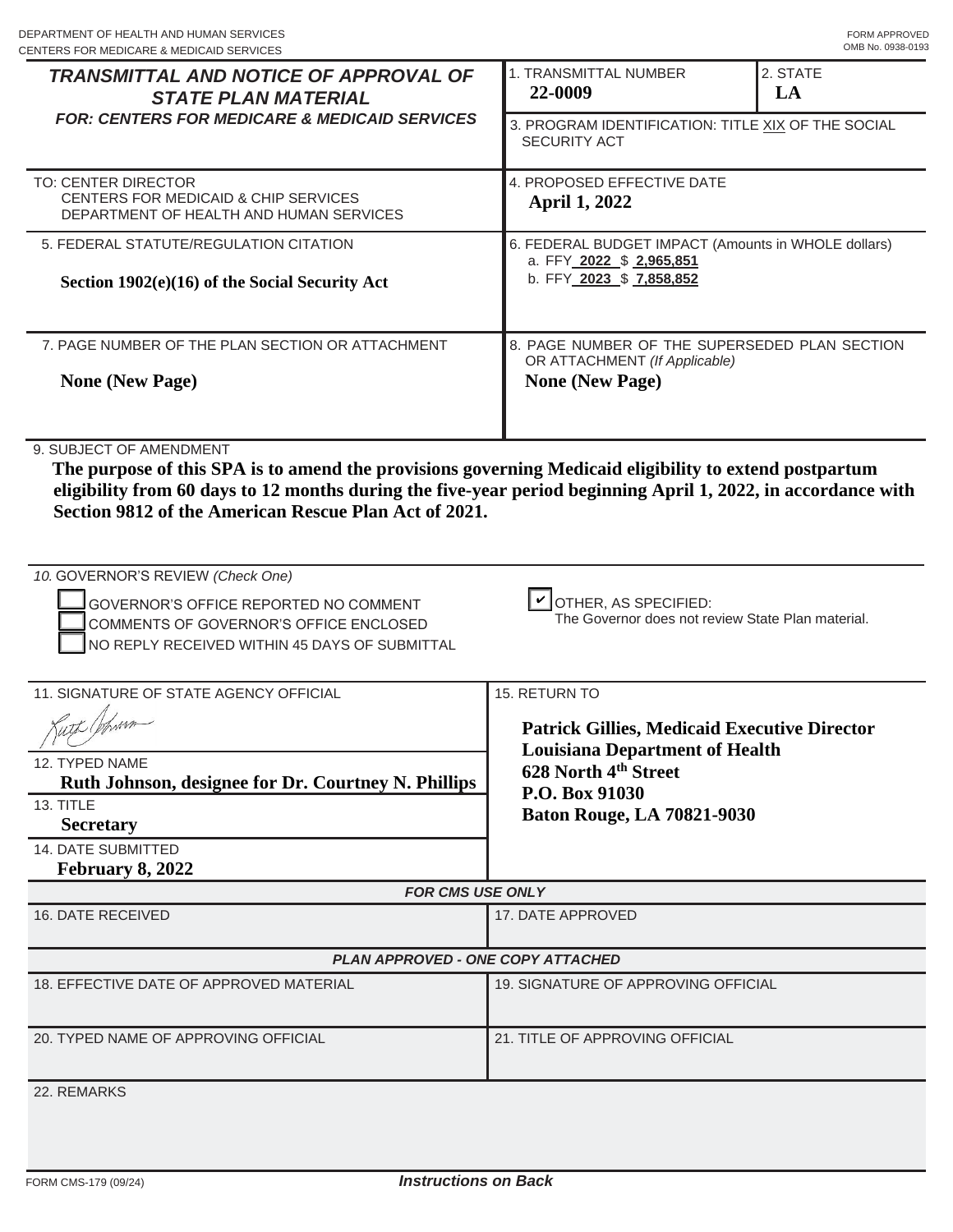|            |                                             |                                       |             |                         |       |                                                     |                             |               |     | \$11,680,815                       |             |
|------------|---------------------------------------------|---------------------------------------|-------------|-------------------------|-------|-----------------------------------------------------|-----------------------------|---------------|-----|------------------------------------|-------------|
| <b>SFY</b> | 2024                                        | \$11,908,828<br>\$11,908,828 /        | for         | 12<br>months<br>$12X$ 3 |       | July 2023 - June 2024<br>July 2023 - September 2023 |                             |               | $=$ | \$2,977,207                        |             |
| <b>SFY</b> | Total increase or decrease cost FFY<br>2023 | \$11,604,811<br>$$11,604,811$ /       | 2023<br>for | 12<br>months<br>12 X 9  |       | July 2022- June 2023<br>October 2022 - June 2023    |                             |               | $=$ | \$8,703,608                        |             |
|            |                                             |                                       | FFP (FFY    | $2022$ ) =              |       | \$4,360,263                                         | X                           | 68.02%        | $=$ |                                    | \$2,965,851 |
| <b>SFY</b> | 2023                                        | \$11,604,811<br>$$11,604,811$ /       | for         | 12<br>months<br>$12X$ 3 |       | July 2022- June 2023<br>July 2022 - September 2022  |                             |               | $=$ | \$2,901,203<br>\$4,360,263         |             |
| <b>SFY</b> | Total increase or decrease cost FFY<br>2022 | \$1,459,060                           | 2022<br>for | 3<br>months             |       | April 1, 2022 - June 2022                           |                             |               |     | \$1,459,060                        |             |
|            |                                             | *#mos-months remaining in fiscal year |             |                         |       |                                                     |                             |               |     |                                    |             |
| 3rd SFY    | 2024                                        |                                       |             |                         | 0.00% | 12 July 2023 - June 2024                            |                             |               |     | \$11,908,828                       |             |
| 2nd SFY    | 2023                                        |                                       |             |                         | 0.00% | 12 July 2022- June 2023                             |                             |               |     | \$11,604,811                       |             |
| 1st SFY    | % inc.<br>year<br>2022                      |                                       |             | fed. match              | 0.00% | *# mos                                              | 3 April 1, 2022 - June 2022 | range of mos. |     | dollars<br>$\overline{$1,459,060}$ |             |

**LA TITLE XIX SPA TRANSMITTAL #: 22-0009**

**TITLE: Twelve Months Postpartum Option EFFECTIVE DATE: April 1, 2022**

# **FISCAL IMPACT:**

# **Increase**